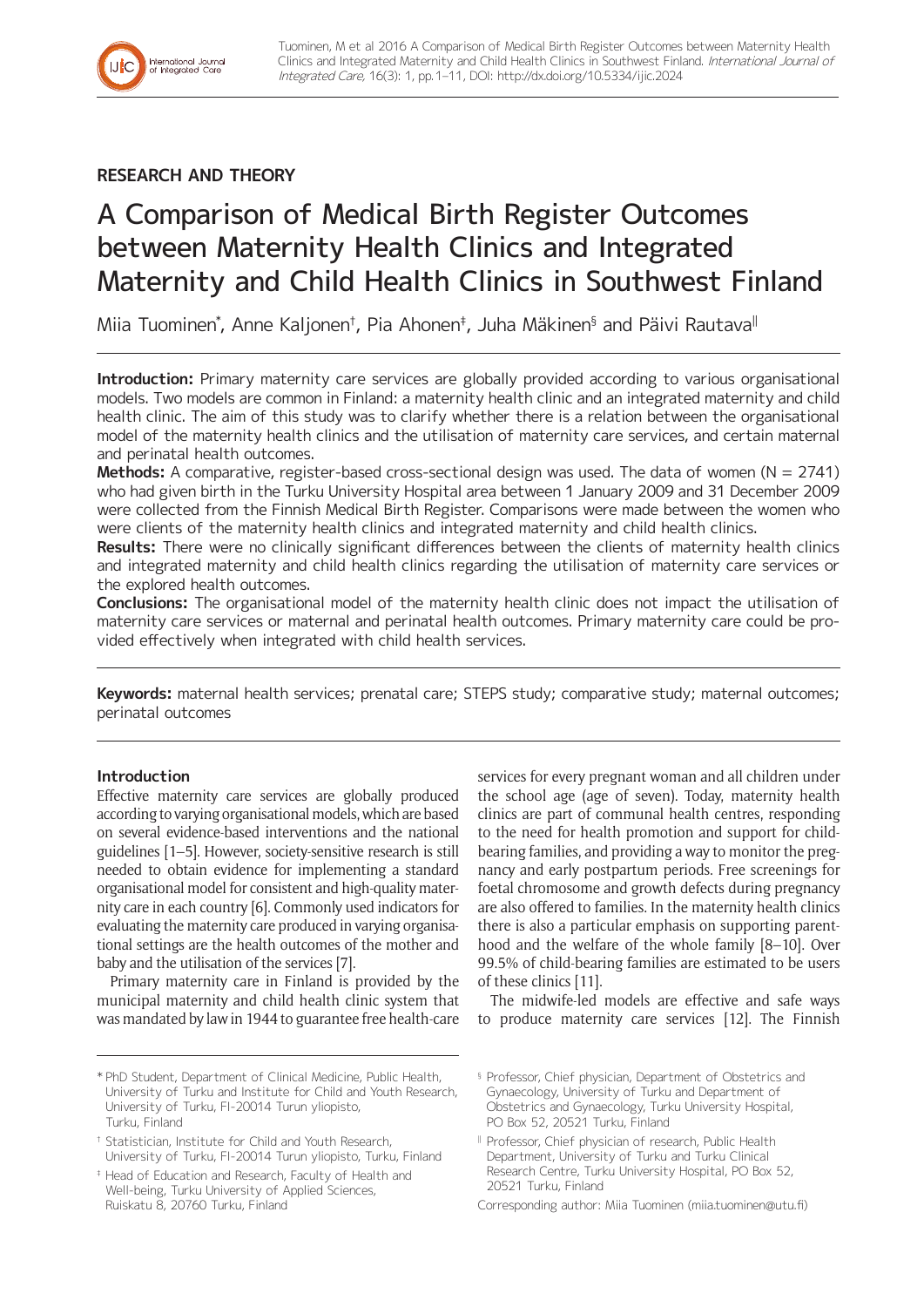maternity health clinics are led by public health nurses in close cooperation with general practitioners. Midwives are also able to work in maternity health clinics; however, they usually also have a public health nurse degree [13]. Tertiary level antenatal care and consultation for the maternity health clinics' personnel are provided by hospital-based outpatient maternity clinics.

Finland has, in common with the other Nordic countries, high levels of maternal and perinatal health. For example, the perinatal and maternal mortality rates are among of the lowest in the world [11, 14, 15]. In a European comparison, Finnish rates for low birth weight and preterm births are relatively low and the caesarean section rate is among the lowest [15]. The main risk factors for perinatal health in Finland are smoking during pregnancy and mothers being overweight before and during pregnancy [11].

Although the provision of the Finnish maternity health clinic services is dictated by law, the organisational model of these clinics is not. Thus, great structural diversity exists [13, 16]. According to a recent survey, municipalities have organised maternity health clinic services mainly in three ways: clinics focusing solely on maternity care (16%); those combined with family planning services (33%); or those integrated with the child health clinics in which the same public health nurse cares for a family from the pregnancy until the child reaches school age (20%). Furthermore, various mixed models for maternity health clinics were implemented in 31% of the municipalities [13].

Critical discussion regarding the best model for maternity health clinics has been going on in Finland for long. Proposals for organisational development have concentrated on two main lines: promoting maternity health clinics that focus solely on reproductive health care or preferring maternity health clinics integrated into children' health services. The reproductive-centred maternity health clinic model has been advocated e.g., by the fact that in these specialised clinics, nurses and physicians can focus particularly on women's health issues and have adequate annual experience with pregnant clients. By providing all sexual and reproductive health services at the same clinic, women's health could be comprehensively promoted. [17, 18] On the other hand, the long-term continuity of care which is enabled by the integration of maternity and child health clinic services creates a propitious basis for the trustful relationship between professionals and the whole family, especially when psycho-social or other multidimensional problems arise. The integrated maternity and child health clinic has also been seen as a more father acknowledging and family-centred way to produce maternity care services than the separate maternity health clinic [19, 20].

However, because of lack of evidence on how different organisational models for maternity health clinics influence the utilisation of the maternity care services as well as maternal and perinatal health outcomes, robust grounds for or against one single model for maternity health clinics could not have been presented. This study was carried out with the aim that it would for its part fill this knowledge gap.

The aim of this study was to compare maternity health clinics and the integrated maternity and child health clinics, in relation to selected outcomes obtained from the Finnish Medical Birth Register (**Table 1**). The research questions were:

Is there a relationship between the organisational model of the maternity health clinic and:

- 1. The utilisation of maternity care services (timing and number of the antenatal visits, antenatal screenings, hospitalisation during pregnancy)
- 2. Maternal outcomes (pregnancy and delivery-related outcomes of the woman)
- 3. Perinatal outcomes (health outcomes of the infant)

This study is part of a broader study focused on developing the maternity and child health care services in Southwest Finland. The results of a previous phase of the research exploring the parents' experiences and wishes regarding maternity and child health clinic services produced by different models have been reported elsewhere. [21, 22].

## **Methods**

## **Design and sample**

A comparative, register-based cross-sectional design was used. The study was part of the multidisciplinary STEPS study that is being carried out in the catchment area of the Turku University Hospital by the Institute for Child and Youth Research at the University of Turku. This prospective STEPS study is based on a cohort of all Finnish or Swedish speaking women who had live deliveries in the Hospital District of Southwest Finland from January 2008 to April 2010 ( $N = 9811$ ) and their children ( $N = 9936$ ). Women who were unable to communicate in Finnish or Swedish were excluded ( $N = 661$ ). The STEPS study protocol was approved by the Ethical Committee of the Turku University Hospital in June 2007 and by the Ministry of Social Affairs and Health in April 2008. The STEPS study protocol has been previously reported in greater detail by Lagström et al. [23].

The present data were collected as part of the STEPS study from the Medical Birth Register which is administered by the National Institute for Health and Welfare. The Medical Birth Register contains high-quality, complete information on the live births and stillbirths of more than 22 weeks of gestation or the baby weighing at least 500 grams in Finland since 1987. [24]. The data included Finnish or Swedish speaking women who gave birth in the area of Turku University Hospital between 1 January 2009 and 31 December 2009 ( $N = 4480$ ). Additionally, it was required that the organisational model of the maternity health clinic that the women used was known. Due to the lack of this information the data of 1739 women had to be excluded. Finally the study group included a total of 2741 women (**Figure 1**). The background characteristics of the mothers in the study group were compared with the data of the excluded mothers to ensure representativeness of the study group.

#### **Measures**

The information regarding the organisational models of the maternity health clinic services was gathered through a survey sent to the administrators of the health-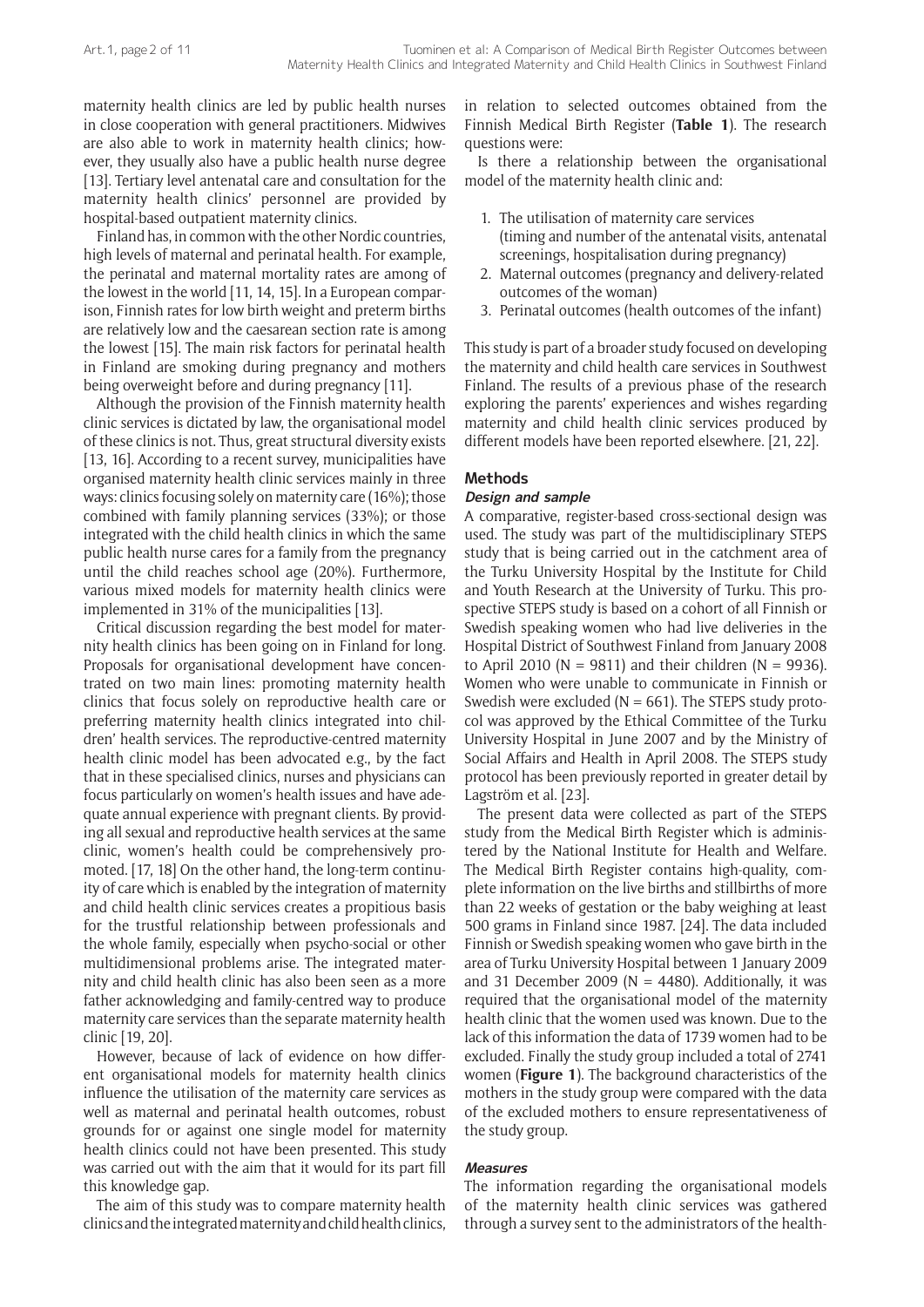| Outcome*                                                                                                     | <b>Statistics</b> |
|--------------------------------------------------------------------------------------------------------------|-------------------|
| <b>Utilisation of maternity care services</b><br>First maternity care visit (gestational weeks)              | Mean, SD          |
| Visits in hospital maternity clinic                                                                          | Mean, SD          |
| Visits in maternity health clinic                                                                            | Mean, SD          |
| All maternity care visits during pregnancy                                                                   | Proportion (n, %) |
| Late first maternity care visit (>15 gestational weeks)                                                      | Proportion (n, %) |
| Underutilisation of maternity care (1-5 visits)                                                              | Proportion (n, %) |
| Overutilisation of maternity care (>17 visits)                                                               | Proportion (n, %) |
| Serum screening for foetal abnormalities                                                                     | Proportion (n, %) |
| Ultrasound screening for foetal abnormalities                                                                | Proportion (n, %) |
| Glucose tolerance test done                                                                                  | Proportion (n, %) |
| Hospital care during pregnancy                                                                               | Proportion (n, %) |
| <b>Maternal outcomes</b>                                                                                     |                   |
| Gestational age at the time of delivery (gestational weeks)                                                  | Mean, SD          |
| Pre-eclampsia <sup>1</sup><br>Diabetes <sup>2</sup>                                                          | Proportion (n, %) |
|                                                                                                              | Proportion (n, %) |
| Duration of delivery (minutes)                                                                               | Mean, SD          |
| Method of delivery                                                                                           |                   |
| Vaginal                                                                                                      | Proportion (n, %) |
| Breech birth                                                                                                 | Proportion (n, %) |
| Vacuum or forceps                                                                                            | Proportion (n, %) |
| Section (includes elective and non-elective sections)                                                        | Proportion (n, %) |
| Induction                                                                                                    | Proportion (n, %) |
| Pain relief in delivery                                                                                      |                   |
| Epidural                                                                                                     | Proportion (n, %) |
| No medical pain relief (delivery with no medical pain relief method)                                         | Proportion (n, %) |
| Physiological birth (vaginal birth with no medical pain relief and with no medical procedures <sup>3</sup> ) | Proportion (n, %) |
| Episiotomy                                                                                                   | Proportion (n, %) |
| Length of stay in hospital for mother (days)                                                                 | Mean, SD          |
| <b>Perinatal outcomes</b><br>Baby's birth weight (g)                                                         | Mean, SD          |
| Baby's birth height (cm)                                                                                     | Mean, SD          |
| Low Apgar score (5 min.)                                                                                     | Proportion (n, %) |
| Premature birth (birth before full 32 and full 37 weeks of gestation)                                        | Proportion (n, %) |
| Small for gestational age (SGA, according to Finnish sex-specific standards)                                 |                   |
|                                                                                                              | Proportion (n, %) |
| Asphyxia                                                                                                     | Proportion (n, %) |
| Intensive care or monitoring                                                                                 | Proportion (n, %) |

**Table 1:** Outcome measures with descriptive statistics used in the study.

\* Data from the Finnish Medical Birth Register 1 Jan 2009–31 Dec 2009.

<sup>1</sup> Hypertension, proteinuria and oedema related to pregnancy and childbirth.

<sup>2</sup> Abnormal glucose tolerance test during pregnancy.

<sup>3</sup> Medical procedures recorded in the Finnish Medical Birth Register = induction, amniotomy, oxytocin, prostaglandin, amnioninfusion, episiotomy, manual removal of the placenta, evacuation of the uterus, suturing of the perineal trauma (degrees III–IV), mother transferred from another hospital, testing of the foetal blood pH, mother given blood transfusion during delivery.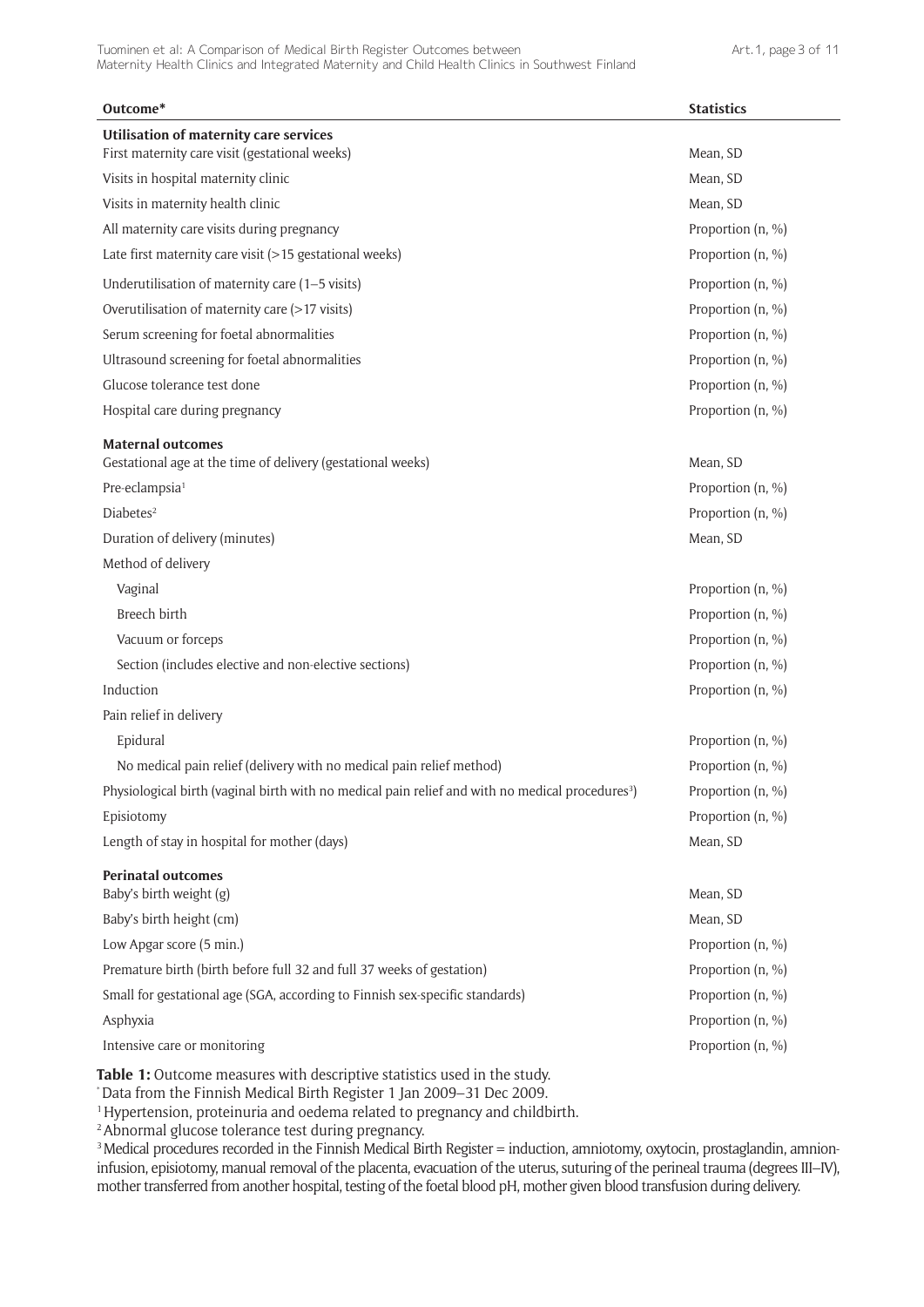

**Figure 1:** The formation of the study group.

Information gathered from the Finnish Medical Birth Register.

\* Model of the woman's maternity health clinic was known.

\*\* Model of the woman's maternity health clinic was unknown.

care centres in the Turku University Hospital area in the spring of 2010. The administrators were asked whether the maternity health clinics were carried out separately or integrated with the child health clinics during the years 2008 and 2009. The necessary information was received from all the health centres covering the maternity health clinic units of 28 municipalities. Data from three small municipalities had to be excluded because of the municipalities' structural changes (unification of municipalities and/or establishing of new health care consortiums) during the data collection which led to lack of exactly interpretable information regarding the organising of maternity health clinics. The municipalities with several maternity health clinic units organised under various models were excluded  $(N = 6)$ , except one large municipality, which could be included because of more detailed information being available on each of the maternity health clinics and their clients, based on personal identification numbers. In addition, due to the later changes of women's place of domicile, the information of 21 women is missing from comparative clinic's model based analysis.

Information regarding the organisational model of a maternity health clinic was linked to the Medical Birth Register data based on the women's place of domicile. For the comparative analysis, the data were classified into two groups according to the model of the women's maternity health clinics: maternity health clinic or integrated maternity and child health clinic. The determinant was the maternity health clinic's connection to a child health clinic's services. The maternity health clinics that were linked to other primary health care services, such as family-planning clinics or school health care, were classified as maternity health clinics.

The outcome measures of the study were based on the Medical Birth Register data. The information regarding the women's personal data, obstetric history,

present pregnancy and delivery and its monitoring, as well as the baby's health after delivery, were used. The outcome measures of the study are presented in **Table 1**.

#### **Data analysis**

The data was analysed statistically using SPSS 20 and SAS Release 9.2. for Windows. The limit for statistical significance was set at  $p < 0.05$ . For continuous outcomes the comparative analysis between maternity health clinic models was conducted using a *t-*test (unadjusted) and ANOVA with a covariate (adjusted). For categorical outcomes the comparisons were conducted using Pearson's chi-square / Fisher's exact test (unadjusted) and logistic regression analysis with a covariate (adjusted). A statistical power analysis was performed for selected significant outcomes (= nulliparity).The effect of the organisational model of the maternity health clinic on outcome variables was adjusted by taking the significant background variables simultaneously as covariates to the analysis of variance model.

## **Results**

## **Sociodemographic background of the participants**

The essential sociodemographic and obstetric background variables of the study group and the non-study group (a cohort of parturients in Southwest Finland) are presented in **Table 2**. Comparisons showed that the study group was representative of the non-study group in relation to most of the examined background variables. However, there were more nulliparae in the study group than in the non-study group ( $p = 0.003$ ). Moreover, women in the study group were more often intoxicant abusers ( $N = 54$ , 2.0% vs.  $N = 20$ , 1.2%,  $p = 0.036$ ) and have given birth more often in a university hospital than women in the non-study group (N = 2529, 92.3% vs. N = 1202, 69.1%,  $p = < 0.001$ ).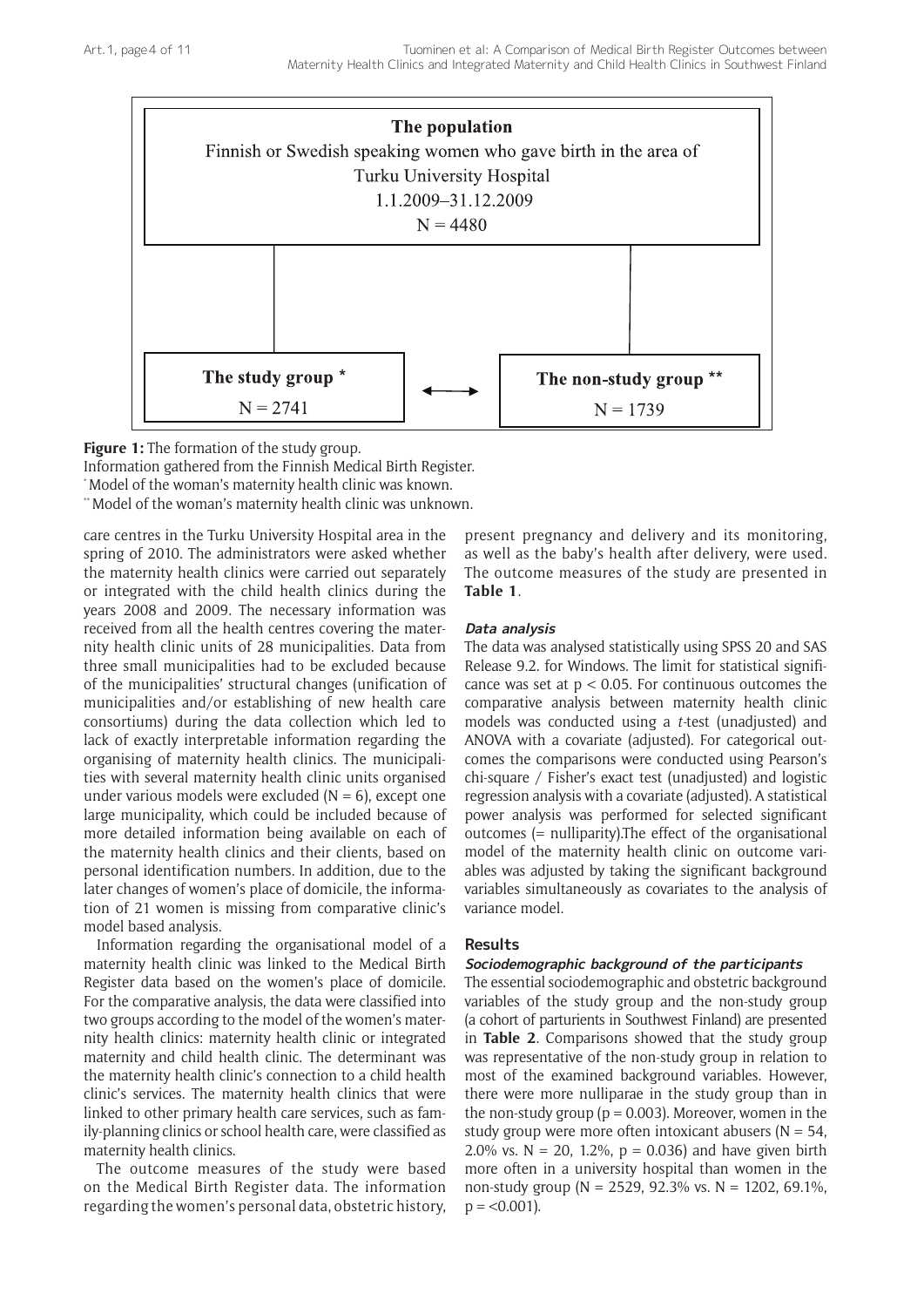Tuominen et al: A Comparison of Medical Birth Register Outcomes between Maternity Health Clinics and Integrated Maternity and Child Health Clinics in Southwest Finland

|                                                   | Study group <sup>3</sup><br>$N = 2741$ | Non-study<br>group <sup>4</sup><br>$N = 1739$ | $\mathbf{p}^*$ | <b>Maternity</b><br>health clinic<br>$N = 2178$ | <b>Integrated maternity</b><br>and child health<br>clinic $N = 542$ | $\mathbf{p}^*$ |
|---------------------------------------------------|----------------------------------------|-----------------------------------------------|----------------|-------------------------------------------------|---------------------------------------------------------------------|----------------|
| Age                                               | n (%)                                  | n (%)                                         |                | n (%)                                           | n (%)                                                               |                |
| mean, years (SD)                                  | 30.4 (4.988)                           | 30.2 (5.182)                                  | 0.279          | 30.1 (5.196)                                    | 30.7 (5.073)                                                        | 0.010          |
| min-max (years)                                   | $16.5 - 49.6$                          | $16.7 - 47.6$                                 |                | $16.5 - 49.6$                                   | $18.7 - 45.1$                                                       |                |
| < 18                                              | 12(0.4)                                | 6(0.35)                                       | 0.732          | 12 (100)                                        | 0(0)                                                                | 0.077          |
| $>35$                                             | 462 (16.9)                             | 306 (17.6)                                    |                | 356 (77.4)                                      | 104(22.6)                                                           |                |
| <b>Civil status</b><br>Married                    | 1502 (54.8)                            | 971 (55.8)                                    | 0.386          | 1192 (54.7)                                     | 304 (56.1)                                                          | 0.790          |
| Unmarried                                         | 1208 (44.1)                            | 755 (43.4)                                    |                | 961 (44.1)                                      | 233 (43.0)                                                          |                |
| Other                                             | 31(1.1)                                | 13(0.8)                                       |                | 25(1.2)                                         | 5(0.9)                                                              |                |
| <b>Nulliparity</b><br>$(=$ no previous births)    | 1278 (46.6)                            | 732 (42.1)                                    | $0.003**$      | 1053 (48.3)                                     | 212 (39.1)                                                          | $< 0.001$ ***  |
| <b>BMI</b>                                        |                                        |                                               |                |                                                 |                                                                     |                |
| >30                                               | 339 (12.5)                             | 234 (13.6)                                    | 0.270          | 267(12.3)                                       | 72 (13.4)                                                           | 0.220          |
| < 19                                              | 156(5.8)                               | 83 (4.8)                                      |                | 133(6.1)                                        | 23(4.3)                                                             |                |
| <b>Previous abortion</b>                          | 394 (14.4)                             | 258 (14.9)                                    | 0.665          | 306 (14.1)                                      | 86 (15.9)                                                           | 0.285          |
| <b>Intoxicant abuse</b>                           | 53 $(2.0)$                             | 20(1.2)                                       | 0.036          | 44(2.0)                                         | 9(1.7)                                                              | 0.588          |
| <b>Smoking during</b><br>pregnancy                | 484 (17.8)                             | 291 (16.7)                                    | 0.173          | 386 (17.8)                                      | 98 (18.1)                                                           | 0.852          |
| <b>Fertilisation</b><br>$t$ reatment <sup>1</sup> | 53(2.0)                                | 34(2.0)                                       | 0.838          | 33(1.5)                                         | 20(3.7)                                                             | 0.001          |
| Delivery in university<br>hospital <sup>2</sup>   | 2529 (92.3)                            | 1202 (69.1)                                   | < 0.001        | 2015 (92.6)                                     | 494 (91.1)                                                          | 0.285          |
| <b>Method of delivery</b>                         |                                        |                                               | 0.951          |                                                 |                                                                     | 0.842          |
| Vaginal                                           | 2104 (76.8)                            | 1345 (77.4)                                   |                | 1675 (76.9)                                     | 418 (77.1)                                                          |                |
| <b>Breech birth</b>                               | 23(0.8)                                | 16(0.9)                                       |                | 17(0.8)                                         | 6(1.1)                                                              |                |
| Vacuum or forceps<br>extraction                   | 245(8.9)                               | 152(8.7)                                      |                | 197 (9.0)                                       | 45(8.3)                                                             |                |
| Section                                           | 369 (13.5)                             | 226 (13.0)                                    |                | 289 (13.3)                                      | 73 (13.5)                                                           |                |
| Twins/triplets                                    | 42(1.5)                                | 34(2.0)                                       | 0.332          | 29(1.3)                                         | 13(2.4)                                                             | 0.059          |

**Table 2:** Background characteristics of the women. A comparison between the study group and non-study group and between maternity health clinic and integrated maternity and child health clinic.

Information gathered from the Finnish Medical Birth Register.

<sup>1</sup> In vitro fertilisation, artificial insemination or ovulation induction.

<sup>2</sup><8000 births/year.

<sup>3</sup> Women who gave birth in the area of Turku University Hospital between 1 Jan 2009–31 Dec 2009 and their maternity health clinic's model was known.

4 Women who gave birth in the area of Turku University Hospital between 1 Jan 2009–31 Dec 2009 and their maternity health clinic's model was unknown.

\* Used statistical test: Pearson's Chi Square.

 $*$ A statistical power analysis: alpha = 0.05, power = 0.845.

\*\*\* A statistical power analysis: alpha =  $0.05$ , power =  $0.987$ .

Furthermore, the women's background characteristics in relation to the model of the maternity health clinic were explored. There were no significant differences between the clinic models regarding most of the background characteristics, except the number of nulliparous women, which was greater in the maternity health clinics than the integrated maternity and child health clinics ( $N = 1053$ , 48.3% vs.  $N = 212$ , 39.1%,  $p = < 0.001$ ). In addition, in integrated clinics the mean age of women was higher (30.7 years vs. 30.1 years,  $p = 0.010$ ) and they had undergone more fertilisation treatments than the women in the separate maternity health clinics ( $N = 20$ , 3.7% vs.  $N = 33$ , 1.5%,  $p = 0.001$ ).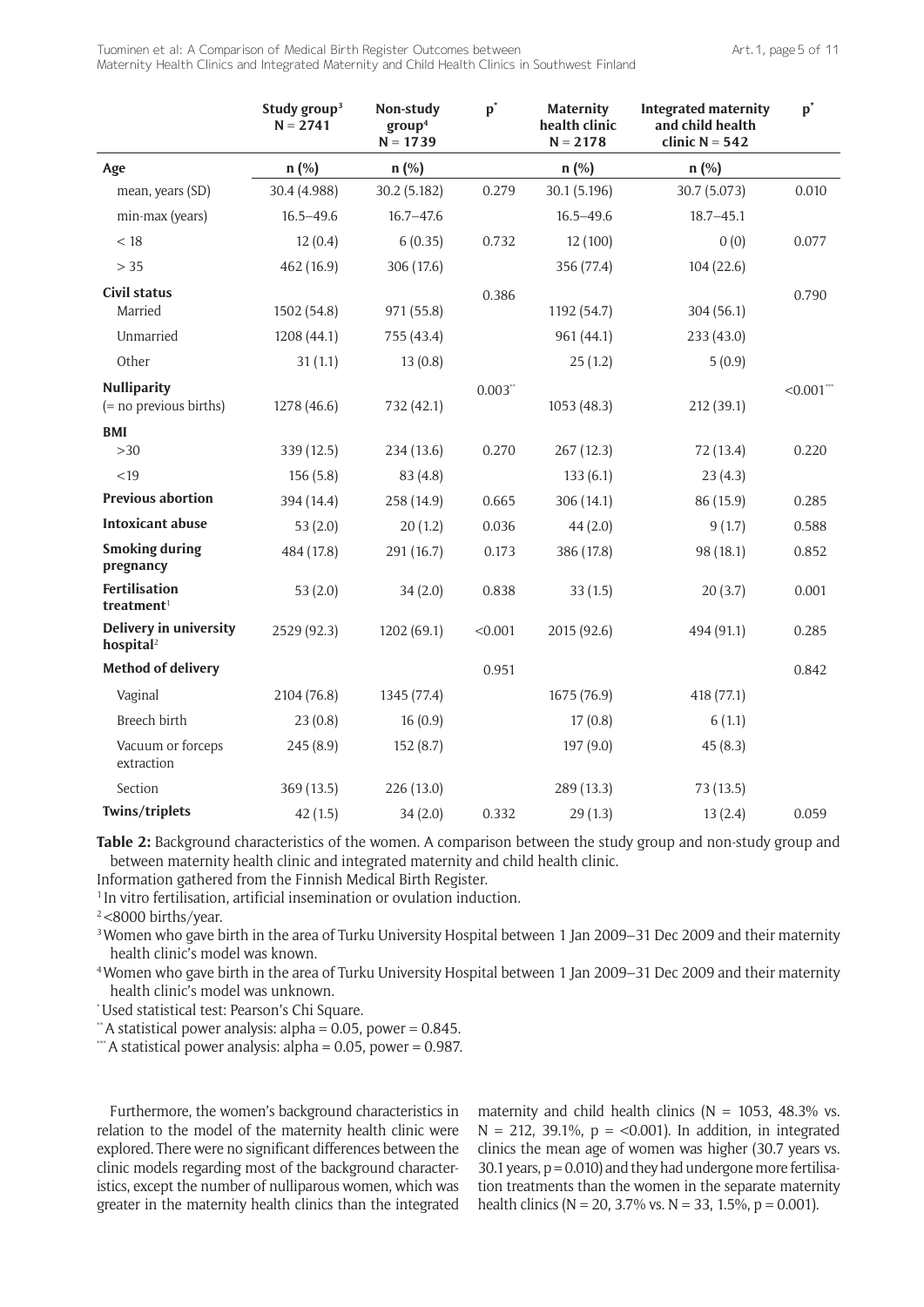## **The relation between the model of maternity health clinic and utilisation of maternity care services**

The majority of the studied women had used the services of the maternity health clinics ( $N = 2178$ , 80.1%), with a fifth ( $N = 542$ , 19.9%) having used the integrated maternity and child health clinics. The relationship between the model of the maternity health clinic and the utilisation of maternity care services is described in **Table 3**. The comparison of the models indicated that women who had used the services of a maternity health clinic had their first maternity care visit earlier than women who had used the services of an integrated maternity and child health clinic. They also more frequently visited a hospital maternity outpatient clinic than the women who had used an integrated maternity and child health clinic. Furthermore, the glucose tolerance test was conducted more often on women who had used a separate maternity health clinic. Accordingly, hospital care during pregnancy was more common with women who had used the services of a separate maternity health clinic. The differences in the hospitalisation between the groups occurred generally and with one specified reason for the hospital care.

## **The relation between the model of maternity health clinic and maternal and perinatal outcomes**

There were no statistically significant differences between the maternity health clinic and integrated maternity and child health clinic models regarding the majority of the explored delivery and infant related outcomes (**Table 4**). However, the lengths of both the first stage of delivery (802.2 min vs. 727.9 min,  $p = 0.011$ ) and the second stage (35.3 min vs. 31.3 min,  $p = 0.054$ ) were longer for the women who had used a maternity health clinic than the women in the integrated maternity and child health clinic group. Women who had used a maternity health clinic were more likely to have epidural analgesia as pain relief during delivery (57.6% vs. 48.9%,  $p = 0.001$  and they had more episiotomies (11.2% vs. 8.1%,  $p = 0.037$ ) than the women who had used an integrated maternity and child health clinic. Delivery without any

| Outcome                                                    | <b>Maternity health</b><br>clinic<br>$N = 2178$ | <b>Integrated maternity</b><br>and child health clinic<br>$N = 542$ | Unadjusted Adjusted* |       |
|------------------------------------------------------------|-------------------------------------------------|---------------------------------------------------------------------|----------------------|-------|
|                                                            | Mean (SD)                                       | Mean (SD)                                                           | p                    | p     |
| First maternity care visit (gestational weeks)             | 8.8(2.649)                                      | 9.5(2.737)                                                          | < 0.001              | 0.003 |
| Visits in hospital maternity clinic                        | 2.87(2.508)                                     | 2.61(2.170)                                                         | 0.027                | 0.769 |
| Visits in maternity health clinic                          | 11.57(3.575)                                    | 11.72 (3.062)                                                       | 0.423                |       |
| All maternity care visits during pregnancy                 | 14.42 (4.205)                                   | 14.35 (3.504)                                                       | 0.681                |       |
|                                                            | $n$ (%)                                         | $n$ (%)                                                             | p                    | p     |
| Late first maternity care visit<br>(>15 gestational weeks) | 41(1.9)                                         | 14(2.6)                                                             | 0.301                |       |
| Underutilisation of maternity care (1-5 visits)            | 25(1.1)                                         | 5(0.9)                                                              | 0.656                |       |
| Overutilisation of maternity care (>17 visits)             | 549 (25.2)                                      | 130(24.0)                                                           | 0.571                |       |
| Serum screening for foetal abnormalities                   | 100(4.6)                                        | 16(3.0)                                                             | 0.091                |       |
| Ultrasound screening for foetal abnormalities              | 2149 (98.7)                                     | 531 (98.0)                                                          | 0.227                |       |
| Glucose tolerance test done                                | 1352 (62.1)                                     | 304(56.1)                                                           | 0.011                | 0.386 |
| Hospital care during pregnancy                             | 145(6.7)                                        | 21(3.9)                                                             | 0.015                | 0.124 |
| Bleeding                                                   | 13(0.6)                                         | 1(0.2)                                                              | 0.327                |       |
| High blood pressure                                        | 11(0.5)                                         | 4(0.7)                                                              | 0.517                |       |
| Prematurity                                                | 16(0.7)                                         | 2(0.4)                                                              | 0.553                |       |
| Other reason                                               | 115(5.3)                                        | 15(2.8)                                                             | 0.014                | 0.067 |

**Table 3:** Utilisation of maternity care in relation with the organisational model of the maternity health clinic. Used statistical tests:

Continuous outcomes: T-test (unadjusted) and Analysis of variance with covariates (adjusted).

Categorical outcomes: Pearson's Chi Square/Fisher's exact test (unadjusted) and Logistic regression analysis with covariates (adjusted).

\* Adjusted with nulliparity, age and fertilisation treatment.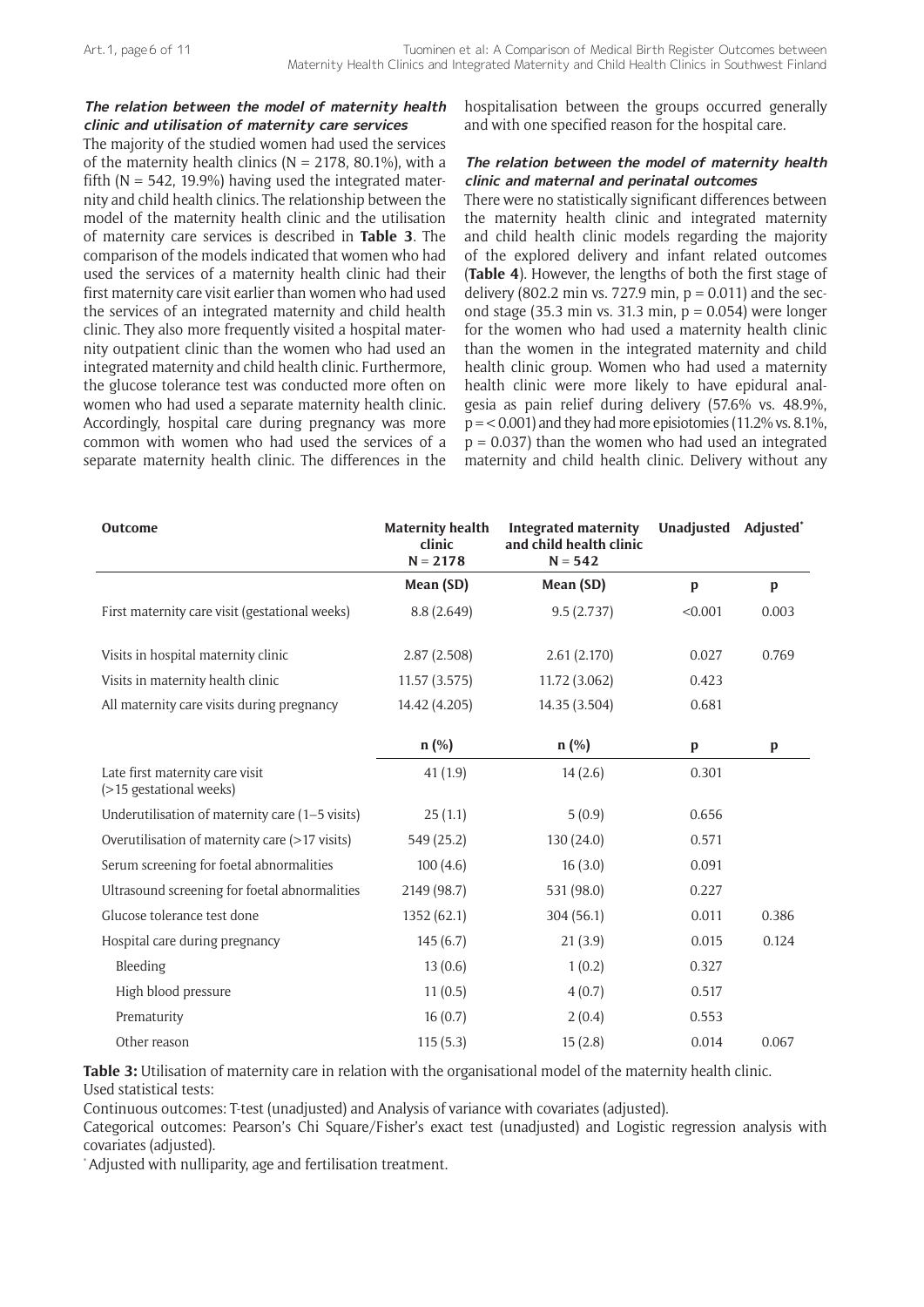Tuominen et al: A Comparison of Medical Birth Register Outcomes between Maternity Health Clinics and Integrated Maternity and Child Health Clinics in Southwest Finland

| Outcome                                                     | Maternity<br>health clinic<br>$N = 2178$ | <b>Integrated maternity</b><br>and child health clinic<br>$N = 542$ | Unadjusted Adjusted* |              |
|-------------------------------------------------------------|------------------------------------------|---------------------------------------------------------------------|----------------------|--------------|
| Maternal<br>Gestational age at the time of delivery (weeks) | Mean (SD)<br>39.7 (1.976)                | Mean (SD)<br>39.7 (1.870)                                           | p<br>0.796           | $\mathbf{p}$ |
| Duration of delivery (min)                                  |                                          |                                                                     |                      |              |
| First stage                                                 | 802.2 (551.085)                          | 727.9 (531.159)                                                     | 0.011                | 0.563        |
| Second stage                                                | 35.3 (40.833)                            | 31.3 (36.675)                                                       | 0.054                | 0.186        |
| Length of stay in hospital for mother (days)                | 4.0(2.082)                               | 3.9(2.086)                                                          | 0.314                |              |
|                                                             | $n$ (%)                                  | $n$ (%)                                                             | p                    | $\mathbf p$  |
| Pre-eclampsia <sup>1</sup>                                  | 129(5.9)                                 | 36(6.6)                                                             | 0.530                |              |
| Diabetes <sup>2</sup>                                       | 316 (14.5)                               | 76 (14.0)                                                           | 0.773                |              |
| Method of delivery                                          |                                          |                                                                     |                      |              |
| Vaginal                                                     | 1675 (76.9)                              | 418 (77.1)                                                          | 0.842                |              |
| Breech birth                                                | 17(0.8)                                  | 6(1.1)                                                              |                      |              |
| Vacuum or forceps                                           | 197 (9.0)                                | 45(8.3)                                                             |                      |              |
| Section (elective and non-elective sections)                | 289 (13.3)                               | 73(13.5)                                                            |                      |              |
| Induction                                                   | 400 (18.4)                               | 94 (17.3)                                                           | 0.581                |              |
| Pain relief in delivery                                     |                                          |                                                                     |                      |              |
| Epidural                                                    | 1254 (57.6)                              | 265(48.9)                                                           | >0.001               | 0.148        |
| No medical pain relief                                      | 373 (17.2)                               | 113(20.9)                                                           | 0.049                | 0.518        |
| Physiological birth <sup>3</sup>                            | 612(28.5)                                | 170 (31.4)                                                          | 0.191                |              |
| Episiotomy                                                  | 244 (11.2)                               | 44(8.1)                                                             | 0.037                | 0.099        |
| Perinatal                                                   | Mean (SD)                                | Mean (SD)                                                           | $\mathbf p$          | p            |
| Baby's birth weight (g)                                     | 3497.4<br>(571.879)                      | 3507.5 (553.323)                                                    | 0.038                | 0.167        |
| Baby's birth height (cm)                                    | 50.7 (2.481)                             | 50.9 (2.321)                                                        | 0.107                |              |
|                                                             | $n$ (%)                                  | $n$ (%)                                                             | $\mathbf p$          |              |
| Low Apgar score (Apgar score 0-6)                           | 45(2.1)                                  | 14(2.6)                                                             | 0.461                |              |
| Premature birth                                             |                                          |                                                                     |                      |              |
| birth before full 37 weeks of gestation                     | 90(4.2)                                  | 20(3.8)                                                             | 0.630                |              |
| birth before full 32 weeks of gestation                     | 17(0.8)                                  | 3(0.6)                                                              | 0.781                |              |
| Small for gestational age (SGA)                             | 46(2.1)                                  | 7(1.3)                                                              | 0.216                |              |
| Asphyxia                                                    | 171 (7.9)                                | 34(6.3)                                                             | 0.213                |              |
| Baby's intensive care or monitoring                         | 226 (10.4)                               | 59 (10.9)                                                           | 0.729                |              |

**Table 4:** Maternal and perinatal outcomes in relation with the organisational model of the maternity health clinic. <sup>1</sup> Hypertension, proteinuria and oedema related to pregnancy and childbirth.

<sup>2</sup> Abnormal glucose tolerance test during pregnancy.

<sup>3</sup> Vaginal birth with no medical pain relief and with no medical procedures.

Used statistical tests:

Continuous outcomes: T-test (unadjusted) and Analysis of variance with covariates (adjusted).

Categorical outcomes: Pearson's Chi Square/Fisher's exact test (unadjusted) and Logistic regression analysis with covariates (adjusted).

\* Adjusted with nulliparity, age and fertilisation treatment.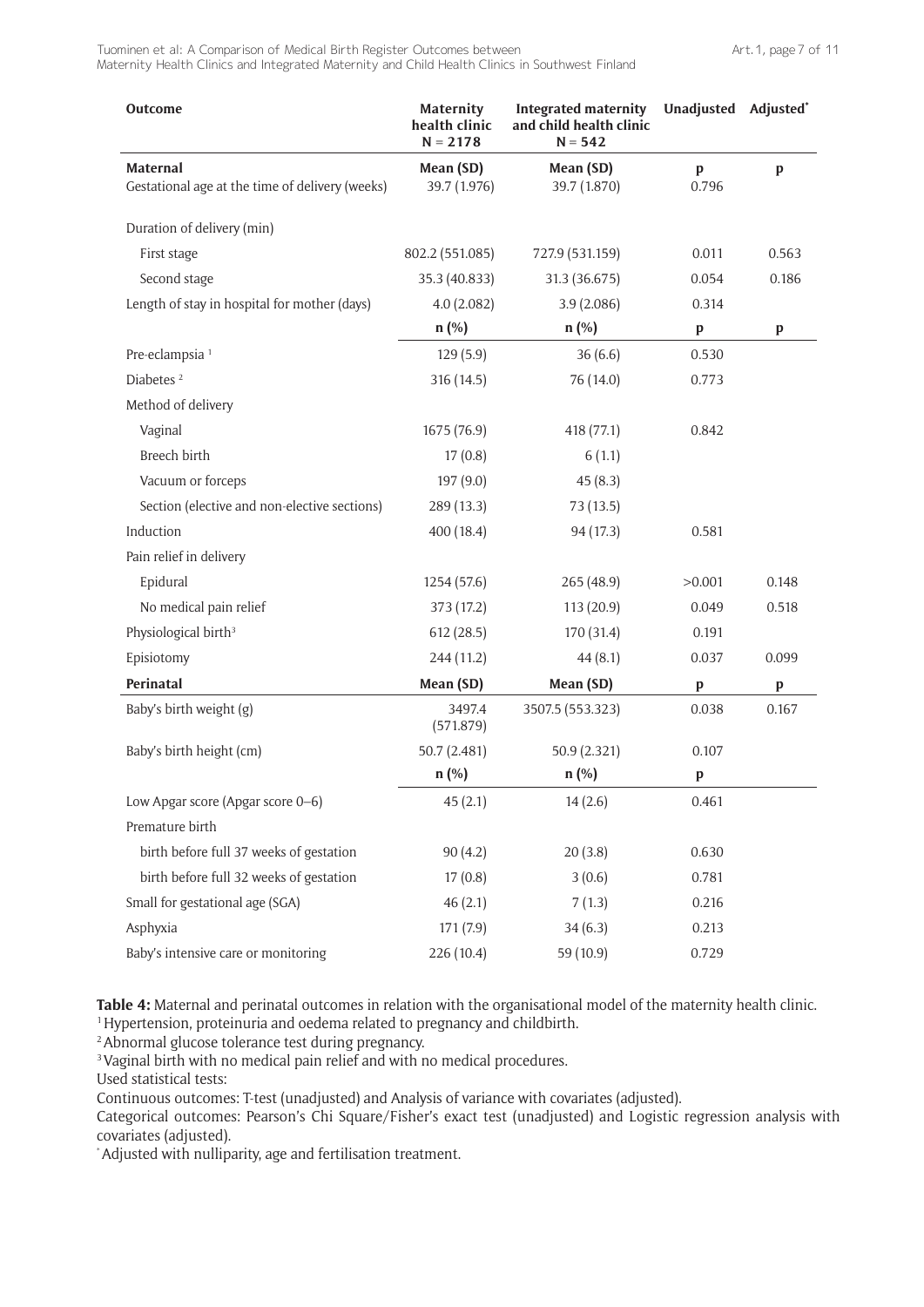pain relief was more common with women in the integrated clinic group (20.9% vs. 17.2%,  $p = 0.049$ ). Furthermore, the baby's birth weight was greater in those born to mothers in the integrated clinic group than the maternity clinic group (3507.5 g vs. 3497.4 g,  $p = 0.038$ ).

## **Results of the adjusted analysis**

Because the women were older and more often nulliparae and had undergone fertilisation treatment in the maternity health clinic group, the age, nulliparity and fertilisation treatment were chosen to be the confounding background variables when comparing the outcomes by the model of maternity health clinic. In this adjustment model, nulliparity  $[F(1, 2709) = 6.43, p = 0.011]$ , age  $[F(1, 2709) = 5.22, p = 0.022]$  and fertilisation treatment  $[F(1, 2709) = 14.73, p = 0.001]$ , explained the effect that the clinic model had on the frequency of visits to a hospital out-patient maternity clinic. In addition, nulliparity  $[F(1, 2711) = 60.08, p = < 0.001]$ , age  $[F(1, 2711) = 72.94$ ,  $p = 0.001$  and fertilisation treatment  $F(1, 2711) = 4.65$ ,  $p = 0.031$ ] explained the effect that the clinic model had on the frequency of the glucose tolerance tests. The timing of the first antenatal visit of women who had used the services of a separate maternity health clinic, earlier in pregnancy, was explained by both the model of the clinic  $[F(1, 2705) = 8.84, p = 0.003]$ , age  $[F(1, 2705) = 11.21$ ,  $p = 0.001$ ) and nulliparity  $[F(1, 2705) = 4.04, p = 0.044]$ . The impact of the clinic model on general hospitalisation during pregnancy was explained by fertilisation treatment  $[F(1, 2710) = 8.54, p = 0.004]$  and as well on hospitalisation because of "other reasons"  $[F(1, 2710) = 6.63, p = 0.010].$ 

Moreover, the nulliparity explained the clinic model's effect on the length of the first stage  $[F(1, 2284) = 264.51]$ ,  $p = 0.001$ ] and second stage [F(1, 2284) = 391.55,  $p = 1$  $< 0.001$  of delivery together with age [F(1, 2284) = 13.48,  $p = 0.001$ . The clinic model's effect on the baby's birth weight was explained by nulliparity  $[F(1, 2712) = 42.98$ ,  $p = 0.001$ ] and fertilisation treatment [F(1, 2712) = 8.00,  $p = 0.005$ ]. Differences between the groups regarding birth without pain relief were also explained by nulliparity  $[F(1, 2720) = 18.07, p = 0.001]$  and age  $[F(1, 2720) =$ 24.65,  $p = 0.001$ . Nulliparity  $[F(1, 2720) = 171.16]$ ,  $p = 0.001$  and age  $[F(1, 2720) = 4.02, p = 0.045]$  also explained the clinic model's effect on the frequency of epidural analgesia during delivery. The clinic model's effect on the frequency of episiotomy was explained by nulliparity  $[F(1, 2720) = 89.76, p = 0.001].$ 

Finally, the organisational model of the maternity health clinic was not found to be related to service utilisation outcomes, with the exception of the first maternity care visit, or to any maternal or perinatal outcomes.

## **Discussion**

The findings of this study indicate that the organisational model of the maternity health clinic does not have a notable impact on the utilisation of maternity care services. Moreover, there were no differences between the maternity health clinic and integrated maternity and child health clinic models concerning the explored birth- and infant-related health outcomes. From the perspective of the health service system, this means that desirable results in terms of perinatal health could be achieved with both integrated and separate maternity health clinic models. This is in line with evidence from other European countries [6, 15] and from Australia [25], which indicates that effective and safe maternity care can be delivered within diverse organisational settings. Hence, a coherent understanding about the best possible structure for maternity health clinic services still remains elusive.

If equally good health outcomes can be produced through various maternity health clinic models—as our results suggest—the clients' experiences and wishes should be emphasised when assessing the quality of different service models. Our previous findings indicate that the integrated maternity and child health clinic model that enables long-term relational continuity of care between the same public health nurse and family improve parents' service experiences. For example, the integrated clinic model seems to provide more home visits and support for the families than the separate maternity health clinic. [21, 22]. Furthermore, there is some evidence that Finnish parents would rather use the integrated maternity and child health clinic than the separate clinics [20]. It is assumed that this could be a consequence of trust and familiarity fostered in a long-term relationship between the nurse and the family that is made possible in the integrated maternity and child health clinics. According to the review of Sandall et al. [12], the continuity of midwifery care increases women's satisfaction with maternity care. Similarly, the review of Britton [26], which focused on the satisfaction of care during the perinatal period, suggested that the essential determinants of families' health service experiences seem to be the relationship between the caregiver and family, and the families' perceptions of the support and information provided. Thus, it can be recommended that these aspects evaluated from the perspective of parents should form the basis for the organisational strategies of maternity and child health clinic services.

The renewed National Development Programme for Social Welfare and Health Care (Kaste) calls for social welfare and health-care services to be organised in a clientoriented and economically sustainable way [27]. In the field of maternity and child health care, this means that the cost-effectiveness of different maternity and child health clinic models should be rigorously measured. Due to a lack of evidence, comparative research into the economic influences of separate maternity health clinic and integrated maternity and child health clinic, as well other models, is thus crucial. In addition to the economic evaluation, the effectiveness of health promotion provided by maternity and child health clinics should be set in the scope of future research. Although several researchers have explored health promotion within the Finnish maternity and child health clinic system such as the dietary and physical activity counselling [28–31], support for breastfeeding [32], and support for mothers' post-natal mental health [33], they have not considered the impact of different clinic models on implementing these health promotions. Thus, the long-term evaluation of the effects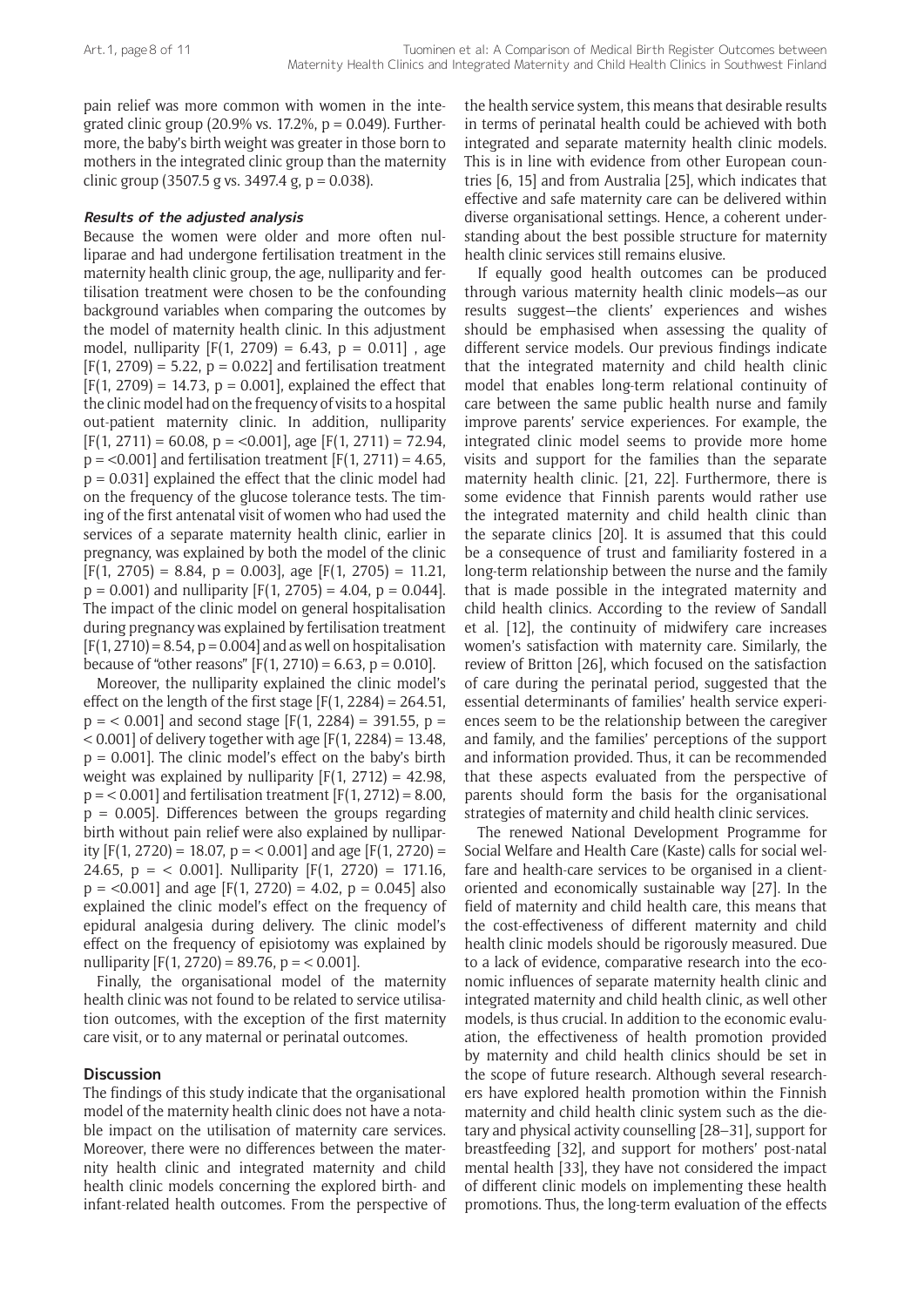of health promotion provided by diverse maternity and child health clinic settings would be beneficial [34].

Our results provide novel views to the discussion regarding the organisation of primary maternity and child health care services. Experts in Finland have not yet reached an agreement on whether maternity health clinics should be organised as separate clinics focusing on women's reproductive health issues [17] or integrated with children's and families' health and welfare services [19]. It has been assumed that an increased amount of tertiary-level maternity care might be a consequence of the maternity health clinics' fragmented organisational structure and the varying professional background of the maternity health clinics' personnel [17, 35]. In addition, concern has been expressed by experts about the sufficient obstetric competence of public health nurses whose work pattern in a maternity health clinic includes primary health care tasks beside those relating to maternity care [17, 18, 35, 36]. This debate has also been represented in public discussions in the media. However, in contrast to these concerns, our results indicate that the model of an integrated maternity and child health clinic, which provides both maternity and child health care, was not associated with more frequent visits to a hospital maternity clinic or an increased likelihood of hospitalisation during pregnancy than the model of a separate maternity health clinic. A study exploring maternal and perinatal outcomes in relation to the professional education and competence of maternity health clinic nurses and physicians would shed further light on this discussion.

The strength of our study is that it produced the first comparative register-based report of the outcomes of separate maternity health clinic and integrated maternity and child health clinic models in Finland. The comparison was based on the existing structure of the Finnish maternity and child health clinic system which provides, because of its natural variation, a favourable field for comparative health-service research without requiring complex experimental settings to be built. In addition, the outcome measures of the study were based on the routinely collected register data of the Medical Birth Register. Consequently, the reliability and cost-effectiveness of the study can be evaluated as good. Furthermore, national registers with personal identification numbers have previously proved to be reliable and cost effective sources for comparative health-care service research [37].

Our study focused on the area of the Turku University Hospital. Despite the Finnish population being homogenous to a large extent, the national generalisability of our results should be considered. Because national evidence on the impact of the maternity health clinic models on maternal and perinatal outcomes is still lacking, an inclusive nation-wide register-based comparison of different maternity health clinic models is necessary to draw firm conclusions. However, the problem remains that no national registers, including the Medical Birth Register, currently include information regarding the model of maternity health clinic that the women use. Thus, implementing a national comparison is complex and would require extensive gathering of data from health centres. In the future, the collection of data regarding the model of maternity health clinic services could be contingently linked to the maintained primary health-care statistics Avohilmo that has, since 2011, collected national information on the availability, content and users of primary health-care services [38]. This linkage would also ease the comparison of the costs of different maternity health clinic models which would provide very important information for policy makers and public health service organisers. Currently, there is no comparative evidence regarding the cost-effectiveness of separate maternity health clinics and integrated maternity and child health clinics in Finland. Moreover, the lack of detailed sociodemographic background variables of women available from the Medical Birth Register may be considered a limitation of the study.

## **Conclusions**

Our regional study indicates that the model of maternity health clinic does not have a clinically significant effect on the utilisation of maternity care services. It also seems that equally good maternal and perinatal outcomes can be achieved within separate maternity health clinic and integrated maternity and child health clinic settings. Primary maternity care could thus be provided with similar outcomes either in a separate maternity health clinic or integrated to child health services. A larger, nation-wide data set is needed to confirm the findings of this study. Alongside the utilisation and health indicators, families' wishes and experiences should be considered when making decisions regarding the organisation of maternity and child health clinic services.

#### **Acknowledgements**

The authors are grateful to all the families who took part in this study, the public health nurses and midwives for their help in recruiting them and the whole STEPS study team. The main funding for the STEPS study comes from the University of Turku, Åbo Akademi University, and Turku University Hospital.

#### **Reviewers**

Three anonymous reviewers.

## **Competing Interests**

The authors declare that they have no competing interests.

#### **References**

- 1. **World Health Organization.** WHO guidelines on maternal, reproductive and women's health (webpage on the internet). Available from: [http://](http://www.who.int/publications/guidelines/reproductive_health/en/) [www.who.int/publications/guidelines/reproductive\\_](http://www.who.int/publications/guidelines/reproductive_health/en/) [health/en/](http://www.who.int/publications/guidelines/reproductive_health/en/) (cited 2015 Jan 13).
- 2. **Di Mario, S, Basevi, V, Gori, G** and **Spettoli, D.** What is the effectiveness of antenatal care? Health Evidence Network report, (Supplement). Copenhagen: WHO Regional Office for Europe; 2005. Available from: [http://www.euro.who.int/\\_\\_data/assets/pdf\\_](http://www.euro.who.int/__data/assets/pdf_file/0005/74660/E87997.pdf) [file/0005/74660/E87997.pdf](http://www.euro.who.int/__data/assets/pdf_file/0005/74660/E87997.pdf) (cited 2015 Jan 13).
- 3. **Carroli, G, Villar, J, Piaggio, G,** et al. WHO systematic review of randomized controlled trials of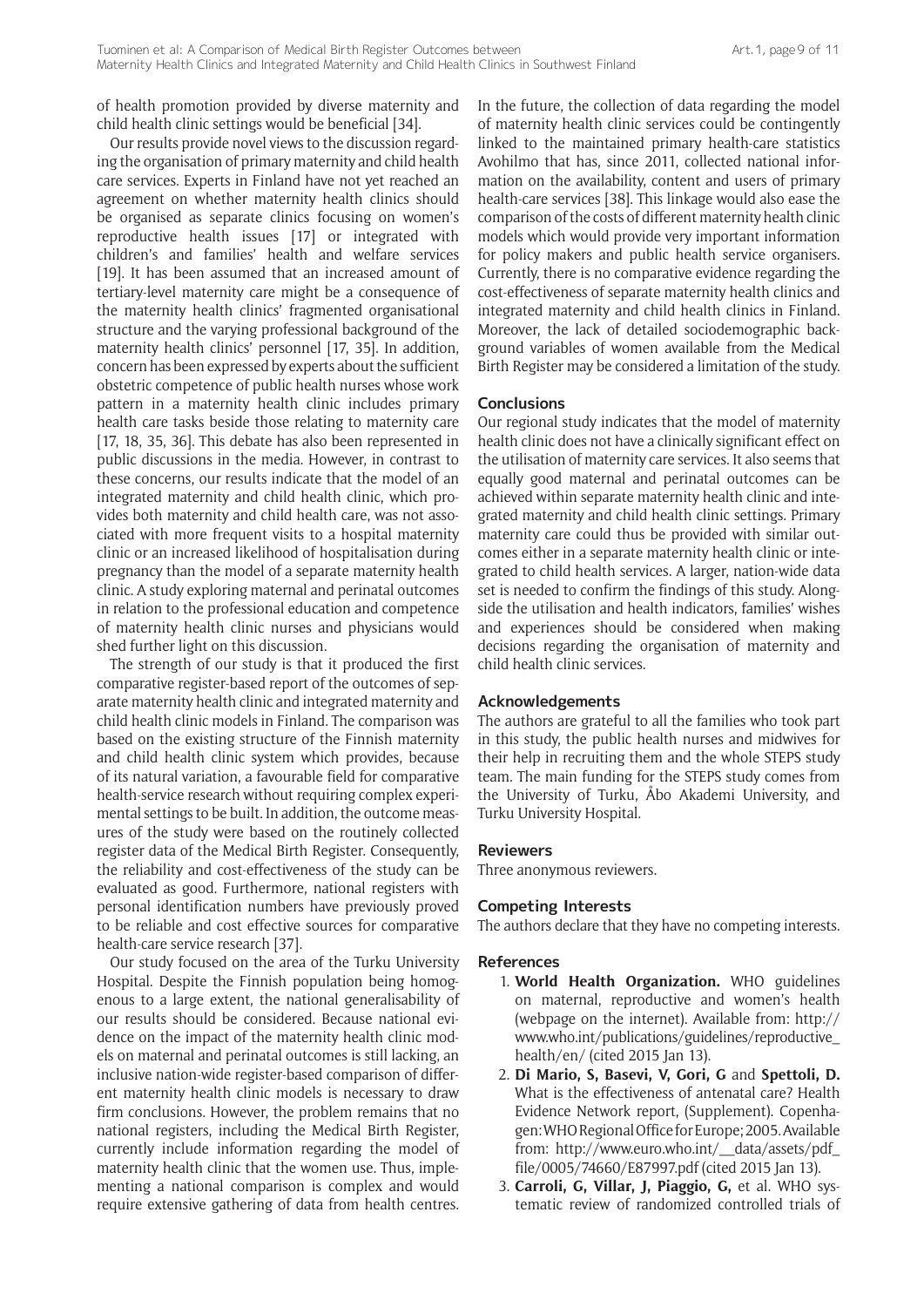routine antenatal care. *Lancet*. 2001; *357*(9268): 1565–570. DOI: [http://dx.doi.org/10.1016/S0140-](http://dx.doi.org/10.1016/S0140-6736%2800%2904723-1) [6736\(00\)04723-1](http://dx.doi.org/10.1016/S0140-6736%2800%2904723-1)

- 4. **Bernloehr, A, Smith, P** and **Vydelingum, V.** Antenatal care in the European Union: A survey on guidelines in all 25 member states of the Community. *European Journal of Obstetrics & Gynecology and Reproductive Biology*. 2005; *122*(1): 22–2. DOI: <http://dx.doi.org/10.1016/j.ejogrb.2005.04.004>
- 5. **Klemetti, R** and **Hakulinen-Viitanen, T** (eds.). Äitiysneuvolaopas. Suosituksia äitiysneuvolatoimintaan (A guide for maternity health clinics. National recommendations for maternity health clinic work) Helsinki: National Institute for Health and Welfare; 2013 (in Finnish). Available from: <http://urn.fi/URN:ISBN:978-952-245-972-5> (cited 2015 Jan 18).
- 6. **Hemminki, E** and **Blondel, B.** Study Group on Barriers and Incentives to Prenatal Care in Europe. Antenatal care in Europe: varying ways of providing high-coverage services. *European Journal of Obstetrics & Gynecology and Reproductive Biology*. 2001; *94*(1): 145–48. DOI: [http://dx.doi.org/10.1016/](http://dx.doi.org/10.1016/S0301-2115(00)00304-3) [S0301-2115\(00\)00304-3](http://dx.doi.org/10.1016/S0301-2115(00)00304-3)
- 7. **Devane, D, Begley, C, Clarke, M, Horey, D** and **OBoyle, C.** Evaluating maternity care: A core set of outcome measures. *Birth*. 2007; *34*(2): 164–72. DOI: [http://dx.doi.org/10.1111/j.1523-536X.2006.](http://dx.doi.org/10.1111/j.1523-536X.2006.00145.x) [00145.x](http://dx.doi.org/10.1111/j.1523-536X.2006.00145.x)
- 8. **Finnish Government.** Valtioneuvoston asetus (338/2011) neuvolatoiminnasta, koulu- ja opiskeluterveydenhuollosta sekä lasten ja nuorten ehkäisevästä suun terveydenhuollosta (Government Decree (338/2011) on maternity and child health clinic services, school and student health services and preventive oral health services for children and youth), (in Finnish). Available from: [http://www.](http://www.finlex.fi/fi/laki/alkup/2011/20110338) [finlex.fi/fi/laki/alkup/2011/20110338](http://www.finlex.fi/fi/laki/alkup/2011/20110338) (cited 2015 Jan 6).
- 9. **Finnish Government.** Health Care Law 1326/2010 (in Finnish). Available from: [http://www.finlex.fi/](http://www.finlex.fi/fi/laki/ajantasa/2010/20101326) [fi/laki/ajantasa/2010/20101326](http://www.finlex.fi/fi/laki/ajantasa/2010/20101326) (cited 2015 Jan 6).
- 10. **Hakulinen-Viitanen, T, Hietanen-Peltola, M, Bloigu, A** and **Pelkonen, M.** Maternity and child health clinic services and school health care – National follow-up 2012 (Report 12/2014). Helsinki: National Institute for Health and Welfare; 2014 (in Finnish, abstract in English).
- 11. **National Institute for Health and Welfare.** Perinatal statistics: parturients, deliveries and newborns 2014 Statistical Report 19/2015. Helsinki: National Institute for Health and Welfare. Available from: <http://urn.fi/URN:NBN:fi-fe2015093014230> (cited 2015 Dec 2).
- 12. **Sandall, J, Soltani, H, Gates, S, Shennan, A** and **Devane, D.** Midwife-led continuity models versus other models of care for childbearing women. *Cochrane Database of Systematic Reviews*. 2015; *9*(CD004667). DOI: [http://dx.doi.org/10.1002/](http://dx.doi.org/10.1002/14651858.CD004667.pub4) [14651858.CD004667.pub4](http://dx.doi.org/10.1002/14651858.CD004667.pub4)
- 13. **Raussi-Lehto, E, Regushevskaya, E, Gissler, M, Klemetti, R** and **Hemminki, E.** Äitiysneuvolatoiminta Suomessa 2000-luvulla. Kyselytutkimuksen perusraportti (Maternity health clinics in Finland at 20th century. Basic report of survey). Helsinki: National Institute for Health and Welfare; 2012 (in Finnish).
- 14. **Official Statistics of Finland: Causes of death.** Helsinki: Statistics Finland. 2014. Available from: [http://www.stat.fi/til/ksyyt/2014/ksyyt\\_2014\\_](http://www.stat.fi/til/ksyyt/2014/ksyyt_2014_2015-12-30_tie_001_en.html) [2015-12-30\\_tie\\_001\\_en.html](http://www.stat.fi/til/ksyyt/2014/ksyyt_2014_2015-12-30_tie_001_en.html) (cited 2016 Feb 25).
- 15. **Zeitlin, J, Mohangoo, A** and **Cuttini, M** (eds.). European Perinatal Health Report: The health and care of pregnant women and babies in Europe in 2010. Available from: [www.europeristat.com](http://www.europeristat.com) (cited 2015 Jan 20).
- 16. **Hakulinen-Viitanen, T, Pelkonen, M, Saaristo, V, Hastrup A** and **Rimpelä, M.** Maternity and child health clinic activities 2007. Results and development of monitoring. Helsinki: National Institute for Health and Welfare; 2008 (in Finnish, abstract in English). Available from: [http://urn.fi/URN:NBN:fi](http://urn.fi/URN:NBN:fi-fe201204194321)[fe201204194321](http://urn.fi/URN:NBN:fi-fe201204194321) (cited 2015 Feb 14).
- 17. **Hemminki, E** and **Gissler, M.** Äitiysneuvolat naistenneuvoloiksi vai hyvinvointineuvoloiksi? (Maternity health clinics – into women's clinics or welfare clinics?) In: Heikkilä, M and Lahti, T (Eds.), Sosiaali- ja terveydenhuollon palvelukatsaus 2007 (The review of social and health services 2007). Helsinki: National Research and Development Centre for Welfare and Health (in Finnish). 2007; pp. 55–67.
- 18. **Raussi-Lehto, E, Gissler, M, Rämö A, Klemetti S** and **Hemminki, E.** Maternity health care services in Finland not uniform. *Suomen Lääkärilehti*. 2013; *68*: 2364–369.
- 19. **Kangaspunta, R, Kilkku, N, Punamäki, R-L** and **Kaltiala-Heino, R.** Psykososiaalisen tuen tarve äitiys-ja lastenneuvolatyön haasteena. Kokemuksia Perheen hyvinvointineuvola -projektista (Need for the psychosocial support as the challenge of the maternity and child health clinic work). Experiences of Perheen hyvinvointineuvola project). *Suomen Lääkärilehti*. 2004; *59*(38): 3521–25 (in Finnish).
- 20. **Viljamaa, M-L.** Child and maternity welfare clinics today and tomorrow. Supporting parenthood, family-centered services and peer groups. Jyväskylä: University of Jyväskylä; 2003 (in Finnish, abstract in English). Available from: [http://urn.fi/](http://urn.fi/URN:ISBN:951-39-1427-5) [URN:ISBN:951-39-1427-5](http://urn.fi/URN:ISBN:951-39-1427-5) (cited 2015 Feb 14).
- 21. **Tuominen, M, Kaljonen, A, Ahonen, P** and **Rautava, P.** Does the organizational model of the maternity health clinic have an influence on women's and their partners' experiences? A service evaluation survey in Southwest Finland. *BMC Pregnancy and Childbirth*. 2012; *12*: 96. Available from: [http://www.biomedcentral.com/1471-2393/](http://www.biomedcentral.com/1471-2393/12/96) [12/96](http://www.biomedcentral.com/1471-2393/12/96) (cited 2016 Feb 14).
- 22. **Tuominen, M, Kaljonen, A, Ahonen, P** and **Rautava, P.** Relational continuity of care in